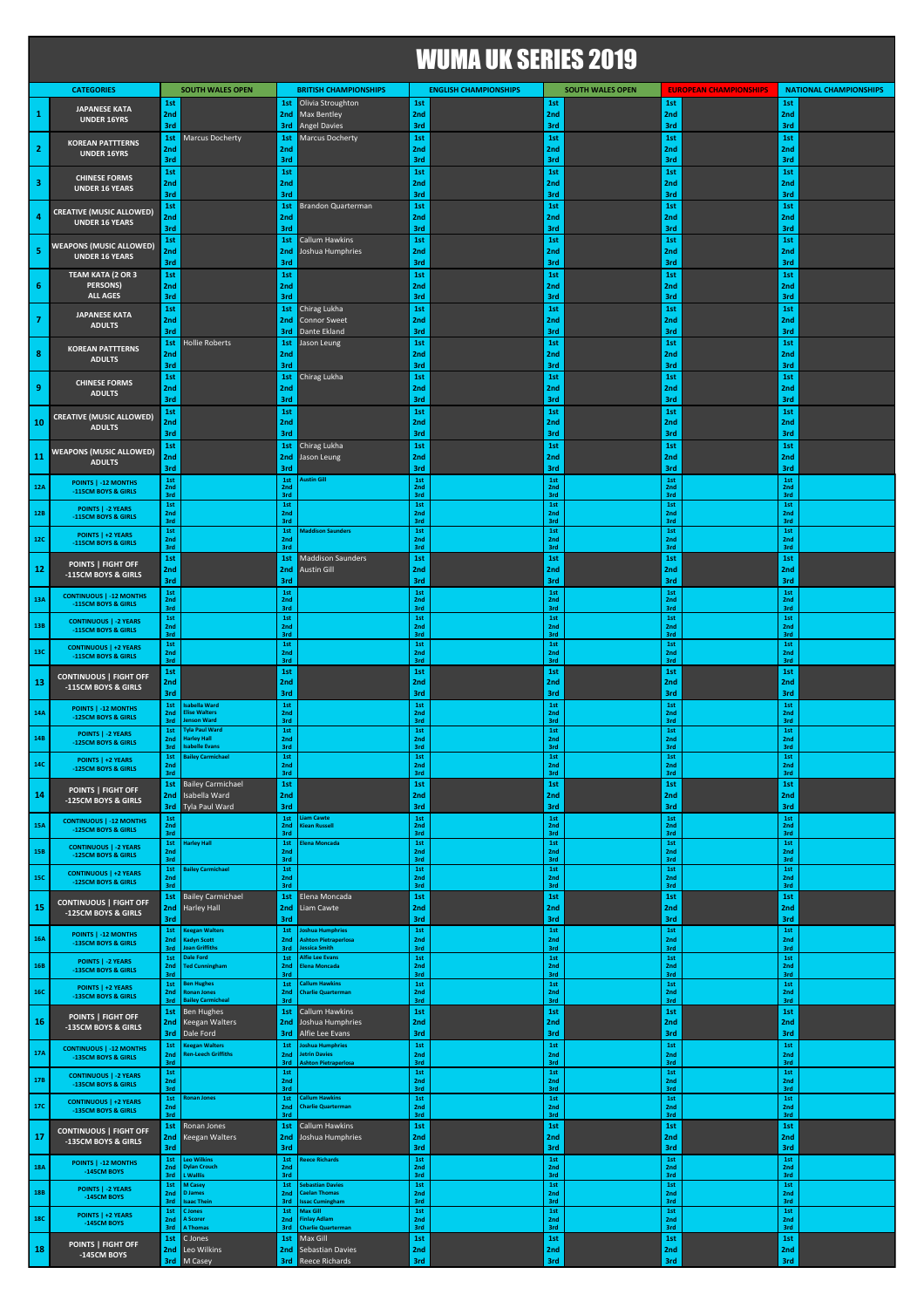|            |                                                |                     |                                                          |                     |                                                                           |                       | <b>WUMA UK SERIES 2019</b>   |                               |                         |                                 |                               |                               |                               |  |
|------------|------------------------------------------------|---------------------|----------------------------------------------------------|---------------------|---------------------------------------------------------------------------|-----------------------|------------------------------|-------------------------------|-------------------------|---------------------------------|-------------------------------|-------------------------------|-------------------------------|--|
|            | <b>CATEGORIES</b>                              |                     | <b>SOUTH WALES OPEN</b>                                  |                     | <b>BRITISH CHAMPIONSHIPS</b>                                              |                       | <b>ENGLISH CHAMPIONSHIPS</b> |                               | <b>SOUTH WALES OPEN</b> |                                 | <b>EUROPEAN CHAMPIONSHIPS</b> |                               | <b>NATIONAL CHAMPIONSHIPS</b> |  |
| 19A        | <b>CONTINUOUS   -12 MONTHS</b><br>-145CM BOYS  | 1st<br>2nd<br>3rd   | <b>D</b> Crouch                                          | 1st<br>2nd<br>3rd   | <b>Reece Richards</b><br><b>Callum Russel</b><br><b>Reggie Palmer</b>     | 1st<br>2nd<br>3rd     |                              | 1st<br>2nd<br>3rd             |                         | 1st<br>2nd<br>3rd               |                               | 1st<br>2nd<br>3rd             |                               |  |
| 19B        | <b>CONTINUOUS   -2 YEARS</b><br>-145CM BOYS    | 1st<br>2nd<br>3rd   |                                                          | 1st<br>2nd<br>3rd   | ssac Cunningham<br><b>Caelan Thomas</b>                                   | 1st<br>2nd<br>3rd     |                              | 1st<br>2nd<br>3rd             |                         | 1st<br>2nd<br>3rd               |                               | 1st<br>2nd<br>3rd             |                               |  |
| <b>19C</b> | <b>CONTINUOUS   +2 YEARS</b><br>-145CM BOYS    | 1st<br>2nd          | <b>Alfie Thomas</b><br><b>Aled Scorer</b>                | 1st<br>2nd          | <b>Charlie Quaterman</b><br><b>Aled Scorer</b>                            | 1st<br>2nd            |                              | 1st<br>2nd                    |                         | 1st<br>2nd                      |                               | 1st<br>2nd                    |                               |  |
|            | <b>CONTINUOUS   FIGHT OFF</b>                  | 3rd<br>1st          | ucian William<br>Alfie Thomas                            | 3rd<br>1st          | Reece Richards                                                            | 3rd<br>1st            |                              | 3rd<br>1st                    |                         | 3rd<br>1st                      |                               | 3rd<br>1st                    |                               |  |
| 19         | -145CM BOYS                                    | 2nd<br>3rd          | D Crouch                                                 | 2nd<br>3rd          | Charlie Quarterman<br><b>Issac Cunningham</b>                             | 2nd<br>3rd            |                              | 2nd<br>3rd                    |                         | 2 <sub>nd</sub><br>3rd          |                               | 2 <sub>nd</sub><br>3rd        |                               |  |
| <b>20A</b> | POINTS   -12 MONTHS<br>-145CM GIRLS            | $1st$<br>2nd<br>3rd |                                                          | 1st<br>2nd<br>3rd   |                                                                           | 1st<br>2nd<br>3rd     |                              | 1st<br>2 <sub>nd</sub><br>3rd |                         | $1st$<br>2 <sub>nd</sub><br>3rd |                               | 1st<br>2 <sub>nd</sub><br>3rd |                               |  |
| <b>20B</b> | POINTS   -2 YEARS<br>-145CM GIRLS              | 1st<br>2nd<br>3rd   |                                                          | 1st<br>2nd<br>3rd   |                                                                           | 1st<br>2nd<br>3rd     |                              | 1st<br>2nd<br>3rd             |                         | 1st<br>2nd<br>3rd               |                               | 1st<br>2nd<br>3rd             |                               |  |
| <b>20C</b> | POINTS   +2 YEARS<br>-145CM GIRLS              | 1st<br>2nd<br>3rd   | <b>Charlie Rodgers</b><br><b>Eshal Uddin</b>             | 1st<br>2nd<br>3rd   | <b>Olivia Shroughton</b><br><b>Maddison Ward</b>                          | $1st$<br>2nd<br>3rd   |                              | 1st<br>2nd<br>3rd             |                         | 1st<br>2nd<br>3rd               |                               | 1st<br>2nd<br>3rd             |                               |  |
| 20         | POINTS   FIGHT OFF                             | 1st<br>2nd          | <b>Charlie Rodgers</b>                                   | 1st<br>2nd          | Olivia Shroughton                                                         | 1st<br>2nd            |                              | 1st<br>2nd                    |                         | 1st<br>2nd                      |                               | 1st<br>2nd                    |                               |  |
|            | -145CM GIRLS<br><b>CONTINUOUS   -12 MONTHS</b> | 3rd<br>1st          |                                                          | 3rd<br>1st          |                                                                           | 3rd<br>$1st\,$        |                              | 3rd<br>1st                    |                         | 3rd<br>1st                      |                               | 3rd<br>1st                    |                               |  |
| 21A        | -145CM GIRLS<br><b>CONTINUOUS   -2 YEARS</b>   | 2nd<br>3rd<br>1st   |                                                          | 2nd<br>3rd<br>1st   |                                                                           | 2nd<br>3rd<br>1st     |                              | 2nd<br>3rd<br>1st             |                         | 2nd<br>3rd<br>1st               |                               | 2nd<br>3rd<br>1st             |                               |  |
| <b>21B</b> | -145CM GIRLS                                   | 2nd<br>3rd<br>1st   | <b>Charlie Rodgers</b>                                   | 2nd<br>3rd<br>1st   | <b>Olivia Shroughton</b>                                                  | 2nd<br>3rd<br>1st     |                              | 2 <sub>nd</sub><br>3rd<br>1st |                         | 2nd<br>3rd<br>1st               |                               | 2nd<br>3rd<br>1st             |                               |  |
| <b>21C</b> | <b>CONTINUOUS   +2 YEARS</b><br>-145CM GIRLS   | 2nd<br>3rd          | <b>Eshal Uddin</b>                                       | 2nd<br>3rd          | <b>Rio Towler</b>                                                         | 2nd<br>3rd            |                              | 2nd<br>3rd                    |                         | 2nd<br>3rd                      |                               | 2nd<br>3rd                    |                               |  |
| 21         | <b>CONTINUOUS   FIGHT OFF</b><br>-145CM GIRLS  | 1st<br>2nd<br>3rd   | <b>Charlie Rodgers</b>                                   | 1st<br>2nd          | Olivia Shroughton                                                         | 1st<br>2nd            |                              | 1st<br>2nd                    |                         | 1st<br>2nd                      |                               | 1st<br>2nd                    |                               |  |
| 22A        | POINTS   -12 MONTHS<br>-155CM BOYS             | 1st<br>2nd          | <b>Hendron</b>                                           | 3rd<br>1st<br>2nd   | <b>Casey Bolton</b>                                                       | 3rd<br>1st<br>2nd     |                              | 3rd<br>1st<br>2nd             |                         | 3rd<br>1st<br>2 <sub>nd</sub>   |                               | 3rd<br>1st<br>2nd             |                               |  |
| 22B        | <b>POINTS   -2 YEARS</b>                       | 3rd<br>1st<br>2nd   | Collier<br>Zayd Islam                                    | 3rd<br>1st<br>2nd   | <b>Kerazin King</b>                                                       | 3rd<br>1st<br>2nd     |                              | 3rd<br>1st<br>2nd             |                         | 3rd<br>1st<br>2nd               |                               | 3rd<br>1st<br>2nd             |                               |  |
| <b>22C</b> | -155CM BOYS<br>POINTS   +2 YEARS               | 3rd<br>1st<br>2nd   | <b>Corey Jones</b><br>ai Cooper                          | 3rd<br>1st<br>2nd   | <b>Aaron Smith</b><br>inley Munn                                          | 3rd<br>1st<br>2nd     |                              | 3rd<br>1st<br>2nd             |                         | 3rd<br>1st<br>2nd               |                               | 3rd<br>1st<br>2nd             |                               |  |
|            | -155CM BOYS                                    | 3rd<br>1st          | T Collier                                                | 3rd<br>1st          | <b>Jordan Hart</b><br>Aaron Smith                                         | 3rd<br>1st            |                              | 3rd<br>1st                    |                         | 3rd<br>1st                      |                               | 3rd<br>1st                    |                               |  |
| 22         | POINTS   FIGHT OFF<br>-155CM BOYS              | 2nd<br>3rd          | C Jones<br>J Hendron                                     | 2nd<br>3rd          | <b>Kerazin King</b><br><b>Casey Bolton</b>                                | 2nd<br>3rd            |                              | 2nd<br>3rd                    |                         | 2 <sub>nd</sub><br>3rd          |                               | 2 <sub>nd</sub><br>3rd        |                               |  |
| 23A        | <b>CONTINUOUS   -12 MONTHS</b><br>-155CM BOYS  | 1st<br>2nd<br>3rd   | Ben Lemtriere<br>Harry Kosyar                            | 1st<br>2nd<br>3rd   | <b>Ethan Russel</b><br><b>Casey Bolton</b>                                | 1st<br>2nd<br>3rd     |                              | 1st<br>2nd<br>3rd             |                         | 1st<br>2nd<br>3rd               |                               | 1st<br>2nd<br>3rd             |                               |  |
| 23B        | <b>CONTINUOUS   -2 YEARS</b><br>-155CM BOYS    | 1st<br>2nd<br>3rd   | ake Gallagher                                            | $1st$<br>2nd<br>3rd | <b>Rhys Fawcett</b>                                                       | $1st\,$<br>2nd<br>3rd |                              | 1st<br>2nd<br>3rd             |                         | 1st<br>2nd<br>3rd               |                               | 1st<br>2nd<br>3rd             |                               |  |
| <b>23C</b> | <b>CONTINUOUS   +2 YEARS</b><br>-155CM BOYS    | 1st<br>2nd<br>3rd   | <b>Kyle Jones</b><br><b>Cai Cooper</b>                   | 1st<br>2nd<br>3rd   | <b>Arran Smith</b><br><b>Joshua Matthews</b><br><b>ordan Hart</b>         | 1st<br>2nd<br>3rd     |                              | 1st<br>2nd<br>3rd             |                         | 1st<br>2nd<br>3rd               |                               | 1st<br>2nd<br>3rd             |                               |  |
| 23         | <b>CONTINUOUS   FIGHT OFF</b>                  | 1st<br>2nd          | Kyle Jones<br><b>Ben Lemtriere</b>                       | 1st<br>2nd          | Arran Smith<br><b>Rhys Fawcett</b>                                        | 1st<br>2nd            |                              | 1st<br>2nd                    |                         | 1st<br>2 <sub>nd</sub>          |                               | 1st<br>2nd                    |                               |  |
|            | -155CM BOYS<br>POINTS   -12 MONTHS             | 3rd<br>1st          | Jake Gallagher<br>Celsey Berry                           | 3rd<br>1st          | <b>Ethan Russell</b><br>lieran Laurence-Robinson                          | 3rd<br>1st            |                              | 3rd<br>1st                    |                         | 3rd<br>1st                      |                               | 3rd<br>1st                    |                               |  |
| <b>24A</b> | -155CM GIRLS<br>POINTS   -2 YEARS              | 2nd<br>3rd<br>1st   | <b>Abbie Williams</b>                                    | 2nd<br>3rd<br>1st   | <b>Kelsey Berry</b>                                                       | 2nd<br>3rd<br>1st     |                              | 2 <sub>nd</sub><br>3rd<br>1st |                         | 2nd<br>3rd<br>$1st$             |                               | 2nd<br>3rd<br>1st             |                               |  |
| <b>24B</b> | -155CM GIRLS                                   | 2nd<br>3rd<br>1st   | <b>S</b> Brewer<br>Nia Lewis<br><b>Catrin Sambrook</b>   | 2nd<br>3rd<br>1st   | <b>Abbie Harries</b>                                                      | 2nd<br>3rd<br>1st     |                              | 2nd<br>3rd<br>1st             |                         | 2nd<br>3rd<br>1st               |                               | 2nd<br>3rd<br>1st             |                               |  |
| <b>24C</b> | <b>POINTS   +2 YEARS</b><br>-155CM GIRLS       | 2nd<br>3rd          | <b>Carla Jobey</b><br><b>Niamh Hadley</b>                | 2nd                 | <b>Ffion Williams</b><br>3rd   Ffion Tovey                                | 2nd<br>3rd            |                              | 2nd<br>3rd                    |                         | 2nd<br>3rd                      |                               | 2nd<br>3rd                    |                               |  |
| 24         | <b>POINTS   FIGHT OFF</b><br>-155CM GIRLS      | 1st<br>2nd<br>3rd   | Catrin Sambrook<br>Abbie Williams<br><b>Kelsey Berry</b> | 1st                 | Abbie Harries<br>2nd Kiera Laurence-Robinson<br><b>3rd</b> Ffion Williams | 1st<br>2nd<br>3rd     |                              | 1st<br>2nd<br>3rd             |                         | 1st<br>2nd<br>3rd               |                               | 1st<br>2nd<br>3rd             |                               |  |
| <b>25A</b> | <b>CONTINUOUS   -12 MONTHS</b><br>-155CM GIRLS | 1st<br>2nd          | <b>Carla Jobey</b><br><b>Kelsey Berry</b>                | 1st<br>2nd          | <b>Kelsey Berry</b>                                                       | $1st$<br>2nd          |                              | $1st$<br>2nd                  |                         | $1st\,$<br>2nd                  |                               | 1st<br>2nd                    |                               |  |
| <b>25B</b> | <b>CONTINUOUS   -2 YEARS</b><br>-155CM GIRLS   | 3rd<br>1st<br>2nd   |                                                          | 3rd<br>1st<br>2nd   |                                                                           | 3rd<br>1st<br>2nd     |                              | 3rd<br>1st<br>2nd             |                         | 3rd<br>1st<br>2nd               |                               | 3rd<br>1st<br>2nd             |                               |  |
| <b>25C</b> | <b>CONTINUOUS   +2 YEARS</b>                   | 3rd<br>1st<br>2nd   |                                                          | 3rd<br>1st<br>2nd   | <b>Abbie Haines</b><br><b>Ffion Tovey</b>                                 | 3rd<br>$1st\,$<br>2nd |                              | 3rd<br>1st<br>2nd             |                         | 3rd<br>$1st$<br>2nd             |                               | 3rd<br>1st<br>2nd             |                               |  |
|            | -155CM GIRLS<br><b>CONTINUOUS   FIGHT OFF</b>  | 3rd<br>1st          | Carla Jobey                                              | 3rd<br>1st          | <b>Ffion Williams</b><br>Abbie Haines                                     | 3rd<br>1st            |                              | 3rd<br>1st                    |                         | 3rd<br>1st                      |                               | 3rd<br>1st                    |                               |  |
| 25         | -155CM GIRLS                                   | 2nd<br>3rd          |                                                          | 2nd<br>3rd          | <b>Kelsey Berry</b>                                                       | 2nd<br>3rd            |                              | 2nd<br>3rd                    |                         | 2nd<br>3rd                      |                               | 2nd<br>3rd                    |                               |  |
| <b>26A</b> | POINTS   -12 MONTHS<br>-165CM BOYS             | 1st<br>2nd<br>3rd   | Harry Elsey<br><b>Ethan Thomas</b>                       | $1st$<br>2nd<br>3rd |                                                                           | 1st<br>2nd<br>3rd     |                              | 1st<br>2nd<br>3rd             |                         | 1st<br>2nd<br>3rd               |                               | 1st<br>2nd<br>3rd             |                               |  |
| <b>26B</b> | <b>POINTS   -2 YEARS</b><br>-165CM BOYS        | 1st<br>2nd<br>3rd   | Rayyan Islam                                             | 1st<br>2nd<br>3rd   | <b>Kerazin King</b>                                                       | 1st<br>2nd<br>3rd     |                              | 1st<br>2nd<br>3rd             |                         | 1st<br>2nd<br>3rd               |                               | 1st<br>2nd<br>3rd             |                               |  |
| <b>26C</b> | POINTS   +2 YEARS<br>$-165$ CM BOYS            | 1st<br>2nd<br>3rd   | (eiran Halls<br><b>Rhys Lawrence</b>                     | 1st<br>2nd<br>3rd   | <b>Cai Brown</b><br><b>Arran Smith</b><br><b>Ellis Prinold</b>            | 1st<br>2nd<br>3rd     |                              | 1st<br>2nd<br>3rd             |                         | 1st<br>2nd<br>3rd               |                               | 1st<br>2nd<br>3rd             |                               |  |
| 26         | POINTS   FIGHT OFF<br>-165CM BOYS              | 1st<br>2nd          | Keiran Halls<br><b>Harry Elsey</b>                       | 1st<br>2nd          | Cai Brown<br>Kerazin King                                                 | 1st<br>2nd            |                              | 1st<br>2nd                    |                         | 1st<br>2nd                      |                               | 1st<br>2nd                    |                               |  |
| <b>27A</b> | <b>CONTINUOUS   -12 MONTHS</b>                 | 3rd<br>1st<br>2nd   | Rayyan Islam                                             | 3rd<br>1st<br>2nd   |                                                                           | 3rd<br>1st<br>2nd     |                              | 3rd<br>1st<br>2 <sub>nd</sub> |                         | 3rd<br>1st<br>2nd               |                               | 3rd<br>1st<br>2nd             |                               |  |
|            | -165CM BOYS<br><b>CONTINUOUS   -2 YEARS</b>    | 3rd<br>1st          | <b>Stuart Granfield</b>                                  | 3rd<br>1st          | <b>Stuart Grandfield</b>                                                  | 3rd<br>1st            |                              | 3rd<br>1st                    |                         | 3rd<br>1st                      |                               | 3rd<br>1st                    |                               |  |
| <b>27B</b> | -165CM BOYS<br><b>CONTINUOUS   +2 YEARS</b>    | 2nd<br>3rd<br>1st   | Kieran Halls                                             | 2nd<br>3rd<br>1st   | Cai Brown                                                                 | 2nd<br>3rd<br>1st     |                              | 2nd<br>3rd<br>1st             |                         | 2nd<br>3rd<br>1st               |                               | 2nd<br>3rd<br>1st             |                               |  |
| <b>27C</b> | -165CM BOYS                                    | 2nd<br>3rd<br>1st   | Keiran Halls                                             | 2nd<br>3rd<br>1st   | <b>Ellis Prinold</b><br>Cai Brown                                         | 2nd<br>3rd<br>1st     |                              | 2nd<br>3rd<br>1st             |                         | 2nd<br>3rd<br>1st               |                               | 2nd<br>3rd<br>1st             |                               |  |
| 27         | <b>CONTINUOUS   FIGHT OFF</b><br>-165CM BOYS   | 2nd<br>3rd          | <b>Stuart Granfield</b>                                  | 2nd<br>3rd          | Stuart Grandfield                                                         | 2nd<br>3rd            |                              | 2nd<br>3rd                    |                         | 2nd<br>3rd                      |                               | 2nd<br>3rd                    |                               |  |
| <b>28A</b> | POINTS   -12 MONTHS<br>+155CM GIRLS            | 1st<br>2nd          | <b>Becky Thomas</b><br><b>Annie Short</b>                | 1st<br>2nd          |                                                                           | 1st<br>2nd            |                              | 1st<br>2nd                    |                         | 1st<br>2nd                      |                               | 1st<br>2nd                    |                               |  |
| <b>28B</b> | POINTS   -2 YEARS<br>+155CM GIRLS              | 3rd<br>1st<br>2nd   |                                                          | 3rd<br>1st<br>2nd   | <b>Demi Ley</b><br>Sophie Williams                                        | 3rd<br>1st<br>2nd     |                              | 3rd<br>1st<br>2nd             |                         | 3rd<br>1st<br>2nd               |                               | 3rd<br>1st<br>2nd             |                               |  |
| <b>28C</b> | POINTS   +2 YEARS                              | 3rd<br>1st<br>2nd   | Georgia Jorey<br><b>Emily Thornton</b>                   | 3rd<br>1st<br>2nd   | <b>Carrie-Ann Stewart</b><br><b>Shanelle Taylor</b>                       | 3rd<br>$1st\,$<br>2nd |                              | 3rd<br>1st<br>2nd             |                         | 3rd<br>$1st\,$<br>2nd           |                               | 3rd<br>1st<br>2nd             |                               |  |
|            | +155CM GIRLS<br>POINTS   FIGHT OFF             | 3rd<br>1st          | Georgia Jorey                                            | 3rd<br>1st          | Demi Ley                                                                  | 3rd<br>1st            |                              | 3rd<br>1st                    |                         | 3rd<br>1st                      |                               | 3rd<br>1st                    |                               |  |
| 28         | +155CM GIRLS                                   | 3rd                 | 2nd Becky Thomas                                         | 2nd<br>3rd          | Carrie-Ann Stewart                                                        | 2nd<br>3rd            |                              | 2nd<br>3rd                    |                         | 2nd<br>3rd                      |                               | 2nd<br>3rd                    |                               |  |
| 29A        | <b>CONTINUOUS   -12 MONTHS</b><br>+155CM GIRLS | 1st<br>2nd<br>3rd   |                                                          | $1st$<br>2nd<br>3rd |                                                                           | 1st<br>2nd<br>3rd     |                              | 1st<br>2nd<br>3rd             |                         | 1st<br>2nd<br>3rd               |                               | 1st<br>2nd<br>3rd             |                               |  |

1st | 1st | 1st | 1st | 1st | 1st | 1st | 1st | 1st | 1st | 1st | 1st | 1st | 1st | 1st | 1st | 1st | 1st | 1s

**29B CONTINUOUS L.2 YEARS** 

ľ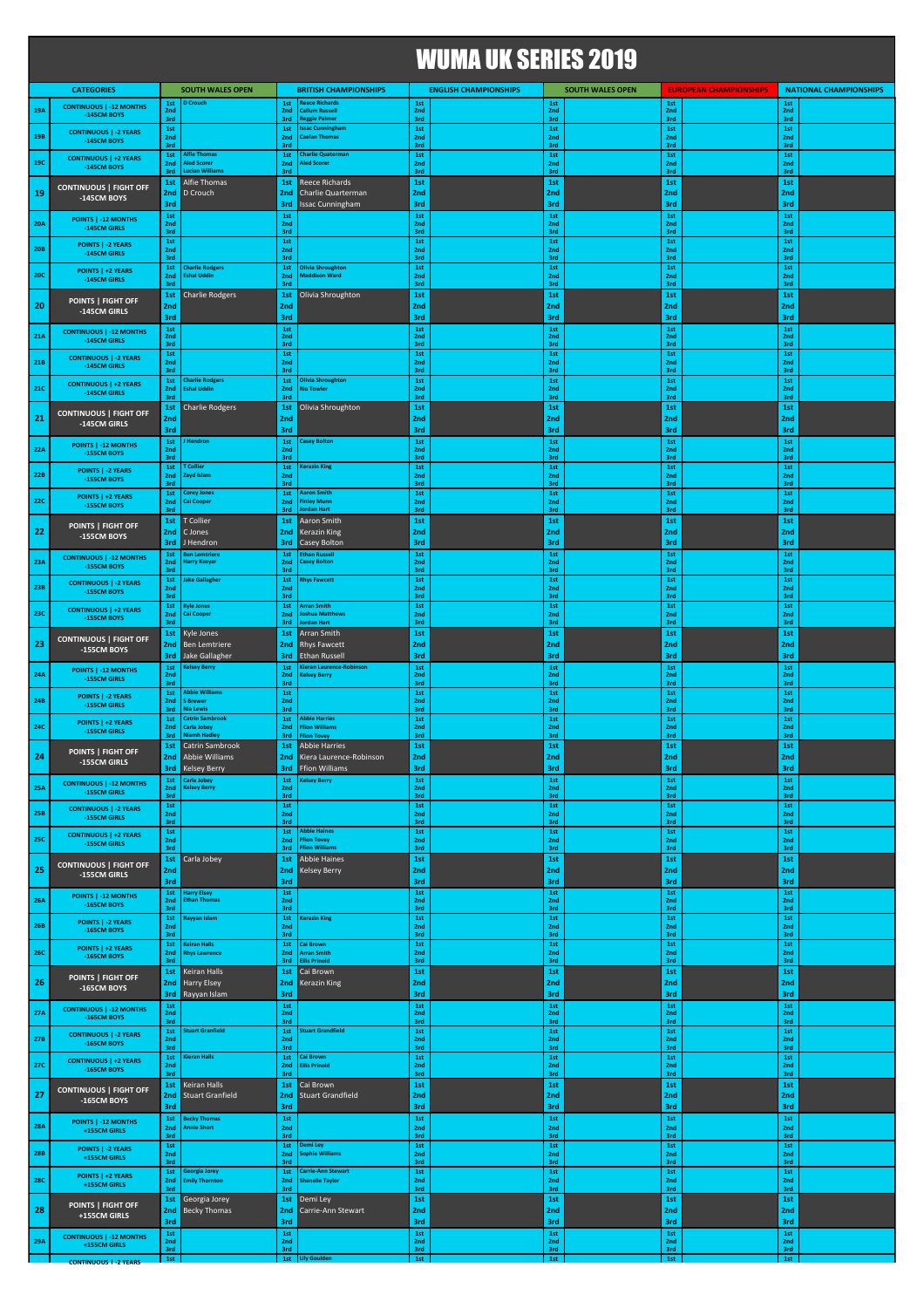|            |                                                                      |                               |                                     |                               |                                                            | <b>WUMA UK SERIES 2019</b>   |                              |                          |                         |                               |                               |                          |                               |
|------------|----------------------------------------------------------------------|-------------------------------|-------------------------------------|-------------------------------|------------------------------------------------------------|------------------------------|------------------------------|--------------------------|-------------------------|-------------------------------|-------------------------------|--------------------------|-------------------------------|
| 29B        | <b>CATEGORIES</b><br><b>CUNTINUOUS   - Z YEARS</b><br>+155CM GIRLS   | 2nd                           | <b>SOUTH WALES OPEN</b>             | 2nd                           | <b>BRITISH CHAMPIONSHIPS</b>                               | 2nd                          | <b>ENGLISH CHAMPIONSHIPS</b> | 2nd                      | <b>SOUTH WALES OPEN</b> | 2nd                           | <b>EUROPEAN CHAMPIONSHIPS</b> | 2nd                      | <b>NATIONAL CHAMPIONSHIPS</b> |
| <b>29C</b> | <b>CONTINUOUS   +2 YEARS</b><br>+155CM GIRLS                         | 3rd<br>1st<br>2nd             |                                     | 3rd<br>1st<br>2nd             | Abbie Harris<br><b>Shanelle Taylor</b>                     | 3rd<br>$1st\,$<br>2nd        |                              | 3rd<br>1st<br>2nd        |                         | 3rd<br>1st<br>2nd             |                               | 3rd<br>1st<br>2nd        |                               |
| 29         | <b>CONTINUOUS   FIGHT OFF</b>                                        | 3rd<br>1st<br>2nd             |                                     | 3rd<br>1st<br>2nd             | <b>Ilizabeth Merchant</b><br>Abbie Harris<br>Lily goulen   | 3rd<br>1st<br>2nd            |                              | 3rd<br>1st<br>2nd        |                         | 3rd<br>1st<br>2nd             |                               | 3rd<br>1st<br>2nd        |                               |
| 30A        | +155CM GIRLS<br>POINTS   -12 MONTHS                                  | 3rd<br>1st<br>2nd             |                                     | 3rd<br>1st<br>2nd             | Zach Llewellyn                                             | 3rd<br>1st<br>2nd            |                              | 3rd<br>1st<br>2nd        |                         | 3rd<br>1st<br>2nd             |                               | 3rd<br>1st<br>2nd        |                               |
| 30B        | <b>+165CM BOYS</b><br><b>POINTS   -2 YEARS</b><br><b>+165CM BOYS</b> | 3rd<br>1st<br>2nd             |                                     | 3rd<br>1st<br>2nd             | ack Davies<br>ack Llewellyn!                               | 3rd<br>1st<br>2nd            |                              | 3rd<br>1st<br>2nd        |                         | 3rd<br>1st<br>2nd             |                               | 3rd<br>1st<br>2nd        |                               |
| 30C        | POINTS   +2 YEARS<br><b>+165CM BOYS</b>                              | 3rd<br>1st<br>2nd             |                                     | 3rd<br>1st<br>2nd             | lai Grummett<br>Mitchell Webber                            | 3rd<br>1st<br>2nd            |                              | 3rd<br>1st<br>2nd        |                         | 3rd<br>1st<br>2nd             |                               | 3rd<br>1st<br>2nd        |                               |
| 30         | POINTS   FIGHT OFF                                                   | 3rd<br>1st<br>2nd             |                                     | 3rd<br>1st<br>2nd             | (iboshan Nivmalaroson<br>Jai Grummett<br>Jack Davies       | 3rd<br>1st<br>2nd            |                              | 3rd<br>1st<br>2nd        |                         | 3rd<br>1st<br>2nd             |                               | 3rd<br>1st<br>2nd        |                               |
| 31A        | +165CM BOYS<br><b>CONTINUOUS   -12 MONTHS</b>                        | 3rd<br>$1st$<br>2nd           | ack Davies<br><b>thydian Wallis</b> | 3rd<br>1st<br>2nd             | Dean<br>Malachi Raver                                      | 3rd<br>1st                   |                              | 3rd<br>1st<br>2nd        |                         | 3rd<br>1st<br>2nd             |                               | 3rd<br>$1st$<br>2nd      |                               |
| 31B        | <b>+165CM BOYS</b><br><b>CONTINUOUS   -2 YEARS</b>                   | 3rd<br>1st<br>2nd             |                                     | 3rd<br>1st<br>2nd             | <b>Rajvir Singh Gahir</b>                                  | 2nd<br>3rd<br>1st<br>2nd     |                              | 3rd<br>1st<br>2nd        |                         | 3rd<br>1st<br>2nd             |                               | 3rd<br>1st<br>2nd        |                               |
| 31C        | <b>+165CM BOYS</b><br><b>CONTINUOUS   +2 YEARS</b><br>+165CM BOYS    | 3rd<br>1st<br>2 <sub>nd</sub> | <b>Cyle Jones</b>                   | 3rd<br>1st<br>2nd             | lai Grummett                                               | 3rd<br>$1st$<br>2nd          |                              | 3rd<br>1st<br>2nd        |                         | 3rd<br>1st<br>2 <sub>nd</sub> |                               | 3rd<br>$1st$<br>2nd      |                               |
| 31         | <b>CONTINUOUS   FIGHT OFF</b>                                        | 3rd<br>1st<br>2nd             | Kyle Jones<br>Jack Davies           | 3rd<br>1st<br>2nd             | Jai Grummett<br>Dean                                       | 3rd<br>1st<br>2nd            |                              | 3rd<br>1st<br>2nd        |                         | 3rd<br>1st<br>2nd             |                               | 3rd<br>1st<br>2nd        |                               |
|            | +165CM BOYS<br>POINTS   -12 MONTHS                                   | 3rd<br>$1st$                  |                                     | 3rd<br>1st                    | )emi Ley                                                   | 3rd<br>1st                   |                              | 3rd<br>1st               |                         | 3rd<br>1st                    |                               | 3rd<br>1st               |                               |
| 32A<br>32B | -60KG LADIES<br>POINTS   -2 YEARS                                    | 2nd<br>3rd<br>1st<br>2nd      |                                     | 2nd<br>3rd<br>1st<br>2nd      |                                                            | 2nd<br>3rd<br>1st<br>2nd     |                              | 2nd<br>3rd<br>1st<br>2nd |                         | 2nd<br>3rd<br>1st<br>2nd      |                               | 2nd<br>3rd<br>1st<br>2nd |                               |
| 32C        | -60KG LADIES<br>POINTS   +2 YEARS                                    | 3rd<br>1st<br>2nd             |                                     | 3rd<br>1st<br>2nd             | <b>liamh Brookes</b>                                       | 3rd<br>1st<br>2nd            |                              | 3rd<br>1st<br>2nd        |                         | 3rd<br>1st<br>2nd             |                               | 3rd<br>1st<br>2nd        |                               |
|            | -60KG LADIES<br>POINTS   FIGHT OFF                                   | 3rd<br>1st                    | Caitlin McIver                      | 3rd<br>1st                    | Niamh Brookes                                              | 3rd<br>1st                   |                              | 3rd<br>1st               |                         | 3rd<br>1st                    |                               | 3rd<br>1st               |                               |
| 32         | -60KG LADIES<br><b>CONTINUOUS   -12 MONTHS</b>                       | 2nd<br>3rd<br>1st             | Christina Lever                     | 2nd<br>3rd<br>$1st$           | Demi Ley                                                   | 2nd<br>3rd<br>1st            |                              | 2nd<br>3rd<br>1st        |                         | 2nd<br>3rd<br>1st             |                               | 2nd<br>3rd<br>1st        |                               |
| 33A        | -60KG LADIES<br><b>CONTINUOUS   -2 YEARS</b>                         | 2nd<br>3rd<br>1st             |                                     | 2nd<br>3rd<br>1st             |                                                            | 2nd<br>3rd<br>1st            |                              | 2nd<br>3rd<br>1st        |                         | 2nd<br>3rd<br>1st             |                               | 2nd<br>3rd<br>1st        |                               |
| 33B        | -60KG LADIES<br><b>CONTINUOUS   +2 YEARS</b>                         | 2nd<br>3rd<br>1st             |                                     | 2nd<br>3rd<br>1st             |                                                            | 2nd<br>3rd<br>1st            |                              | 2nd<br>3rd<br>1st        |                         | 2nd<br>3rd<br>1st             |                               | 2nd<br>3rd<br>1st        |                               |
| 33C        | <b>-60KG LADIES</b><br><b>CONTINUOUS   FIGHT OFF</b>                 | 2nd<br>3rd<br>1st             | Caitlin McIver                      | 2 <sub>nd</sub><br>3rd<br>1st |                                                            | 2nd<br>3rd<br>1st            |                              | 2nd<br>3rd<br>1st        |                         | 2nd<br>3rd<br>1st             |                               | 2nd<br>3rd<br>1st        |                               |
| -33        | -60KG LADIES                                                         | 2nd<br>3rd<br>1st             | Christina Lever                     | 2nd<br>3rd<br>1st             | ucy Glass                                                  | 2nd<br>3rd<br>1st            |                              | 2nd<br>3rd<br>1st        |                         | 2nd<br>3rd<br>1st             |                               | 2nd<br>3rd<br>1st        |                               |
| 34A        | POINTS   -12 MONTHS<br>-70KG LADIES                                  | 2nd<br>3rd<br>$1st$           |                                     | 2nd<br>3rd<br>1st             |                                                            | 2nd<br>3rd<br>$1st$          |                              | 2nd<br>3rd<br>1st        |                         | 2nd<br>3rd<br>$1st\,$         |                               | 2nd<br>3rd<br>1st        |                               |
| 34B        | <b>POINTS   -2 YEARS</b><br>-70KG LADIES<br>POINTS   +2 YEARS        | 2nd<br>3rd<br>1st             |                                     | 2nd<br>3rd<br>1st             | <b>Libby King</b>                                          | 2nd<br>3rd<br>1st            |                              | 2nd<br>3rd<br>1st        |                         | 2nd<br>3rd<br>1st             |                               | 2nd<br>3rd<br>1st        |                               |
| 34C        | -70KG LADIES                                                         | 2 <sub>nd</sub><br>3rd<br>1st | Caitlin McIver                      | 2 <sub>nd</sub><br>3rd<br>1st | <b>Hannah Smith</b><br>Libby King                          | 2nd<br>3rd<br>1st            |                              | 2nd<br>3rd<br>1st        |                         | 2nd<br>3rd<br>1st             |                               | 2nd<br>3rd<br>1st        |                               |
| 34         | <b>POINTS   FIGHT OFF</b><br>-70KG LADIES                            | 2nd<br>3rd                    | Neve Charles                        | 2nd<br>3rd                    | Lucy Glass                                                 | 2nd<br>3rd                   |                              | 2nd<br>3rd               |                         | 2nd<br>3rd                    |                               | 2nd<br>3rd               |                               |
| 35A        | <b>CONTINUOUS   -12 MONTHS</b><br>-70KG LADIES                       | 1st<br>2nd<br>3rd<br>1st      |                                     | 1st<br>2nd<br>3rd<br>1st      | <b>Pauline Smith</b>                                       | 1st<br>2nd<br>3rd<br>1st     |                              | 1st<br>2nd<br>3rd<br>1st |                         | 1st<br>2nd<br>3rd<br>1st      |                               | 1st<br>2nd<br>3rd<br>1st |                               |
| 35B        | <b>CONTINUOUS   -2 YEARS</b><br>-70KG LADIES                         | 2nd<br>3rd<br>1st             |                                     | 2nd<br>3rd<br>1st             | <b>Libby King</b>                                          | 2nd<br>3rd<br>1st            |                              | 2nd<br>3rd<br>1st        |                         | 2nd<br>3rd<br>1st             |                               | 2nd<br>3rd<br>1st        |                               |
| 35C        | <b>CONTINUOUS   +2 YEARS</b><br>-70KG LADIES                         | 2nd<br>3rd<br>1st             |                                     | 2nd<br>3rd<br>1st             | Alannah Bale<br>Pauline Smith                              | 2nd<br>3rd<br>1st            |                              | 2nd<br>3rd<br>1st        |                         | 2nd<br>3rd<br>1st             |                               | 2nd<br>3rd<br>1st        |                               |
| 35         | <b>CONTINUOUS   FIGHT OFF</b><br>-70KG LADIES                        | 2nd<br>3rd                    |                                     | 2nd<br>3rd                    | Libby King                                                 | 2nd<br>3rd                   |                              | 2nd<br>3rd               |                         | 2nd<br>3rd                    |                               | 2nd<br>3rd               |                               |
| 36A        | POINTS   -12 MONTHS<br>-80KG LADIES                                  | $1st$<br>2nd<br>3rd           |                                     | 1st<br>2nd<br>3rd             | Rhiannon Barber                                            | $1st\,$<br>2nd<br>3rd<br>1st |                              | $1st$<br>2nd<br>3rd      |                         | 1st<br>2nd<br>3rd             |                               | $1st$<br>2nd<br>3rd      |                               |
| 36B        | <b>POINTS   -2 YEARS</b><br>-80KG LADIES                             | 1st<br>2nd<br>3rd<br>$1st$    |                                     | 1st<br>2nd<br>3rd<br>1st      | <b>Libby King</b>                                          | 2nd<br>3rd<br>$1st\,$        |                              | 1st<br>2nd<br>3rd<br>1st |                         | 1st<br>2nd<br>3rd<br>1st      |                               | 1st<br>2nd<br>3rd<br>1st |                               |
| 36C        | POINTS   +2 YEARS<br>-80KG LADIES                                    | 2nd<br>3rd<br>1st             |                                     | 2nd<br>3rd<br>1st             | <b>Hannah Smith</b><br><b>Liberty Travis</b><br>Libby King | 2nd<br>3rd<br>1st            |                              | 2nd<br>3rd<br>1st        |                         | 2nd<br>3rd<br>1st             |                               | 2nd<br>3rd<br>1st        |                               |
| 36         | POINTS   FIGHT OFF<br>-80KG LADIES                                   | 2nd<br>3rd                    |                                     | 2nd<br>3rd                    | Rhiannon Barber                                            | 2nd<br>3rd                   |                              | 2nd<br>3rd               |                         | 2nd<br>3rd                    |                               | 2nd<br>3rd               |                               |
| 37A        | <b>CONTINUOUS   -12 MONTHS</b><br>-80KG LADIES                       | 1st<br>2nd<br>3rd             |                                     | 1st<br>2nd<br>3rd             |                                                            | 1st<br>2nd<br>3rd            |                              | 1st<br>2nd<br>3rd        |                         | 1st<br>2nd<br>3rd             |                               | 1st<br>2nd<br>3rd        |                               |
| 37B        | <b>CONTINUOUS   -2 YEARS</b><br>-80KG LADIES                         | 1st<br>2nd<br>3rd<br>1st      |                                     | 1st<br>2nd<br>3rd<br>1st      |                                                            | 1st<br>2nd<br>3rd<br>1st     |                              | 1st<br>2nd<br>3rd<br>1st |                         | 1st<br>2nd<br>3rd<br>1st      |                               | 1st<br>2nd<br>3rd<br>1st |                               |
| 37C        | <b>CONTINUOUS   +2 YEARS</b><br>-80KG LADIES                         | 2nd<br>3rd                    |                                     | 2nd<br>3rd                    | <b>Libby King</b><br>auren Bryant<br><b>Liberty Travis</b> | 2nd<br>3rd                   |                              | 2nd<br>3rd               |                         | 2nd<br>3rd                    |                               | 2nd<br>3rd               |                               |
| -37        | <b>CONTINUOUS   FIGHT OFF</b><br>-80KG LADIES                        | 1st<br>2nd<br>3rd             |                                     | 1st<br>2nd<br>3rd             | Libby King                                                 | 1st<br>2nd<br>3rd            |                              | 1st<br>2nd<br>3rd        |                         | 1st<br>2nd<br>3rd             |                               | 1st<br>2nd<br>3rd        |                               |
| 38A        | POINTS   -12 MONTHS<br>+80KG LADIES                                  | 1st<br>2nd<br>3rd             |                                     | 1st<br>2nd<br>3rd             |                                                            | 1st<br>2nd<br>3rd            |                              | 1st<br>2nd<br>3rd        |                         | 1st<br>2nd<br>3rd             |                               | 1st<br>2nd<br>3rd        |                               |
| 38B        | POINTS   -2 YEARS<br>+80KG LADIES                                    | $1st$<br>2nd<br>3rd           |                                     | $1st$<br>2nd<br>3rd           |                                                            | $1st\,$<br>2nd<br>3rd        |                              | 1st<br>2nd<br>3rd        |                         | 1st<br>2nd<br>3rd             |                               | $1st\,$<br>2nd<br>3rd    |                               |
| 38C        | POINTS   +2 YEARS<br>+80KG LADIES                                    | 1st<br>2nd<br>3rd             |                                     | 1st<br>2nd<br>3rd             | <b>Hannah Smith</b><br><b>Abbie Harries</b><br>Mary Edgell | 1st<br>2nd<br>3rd            |                              | 1st<br>2nd<br>3rd        |                         | 1st<br>2nd<br>3rd             |                               | 1st<br>2nd<br>3rd        |                               |
| 39         | POINTS   FIGHT OFF<br>+80KG LADIES                                   | 1st<br>2nd<br>3rd             |                                     | 1st<br>2nd<br>3rd             | Hannah Smith                                               | 1st<br>2nd<br>3rd            |                              | 1st<br>2nd<br>3rd        |                         | 1st<br>2nd<br>3rd             |                               | 1st<br>2nd<br>3rd        |                               |
| 39A        | <b>CONTINUOUS   -12 MONTHS</b><br>+80KG LADIES                       | 1st<br>2nd<br>3rd             |                                     | 1st<br>2nd<br>3rd             |                                                            | 1st<br>2nd<br>3rd            |                              | 1st<br>2nd<br>3rd        |                         | 1st<br>2nd<br>3rd             |                               | 1st<br>2nd<br>3rd        |                               |
| 39B        | <b>CONTINUOUS   -2 YEARS</b><br>+80KG LADIES                         | $1st$<br>2nd<br>3rd           |                                     | 1st<br>2nd<br>3rd             |                                                            | 1st<br>2nd<br>3rd            |                              | 1st<br>2nd<br>3rd        |                         | 1st<br>2nd<br>3rd             |                               | 1st<br>2nd<br>3rd        |                               |
| 39C        | <b>CONTINUOUS   +2 YEARS</b><br>+80KG LADIES                         | 1st<br>2nd                    |                                     | 1st<br>2nd                    |                                                            | 1st<br>2nd                   |                              | 1st<br>2nd               |                         | 1st<br>2nd                    |                               | 1st<br>2nd               |                               |

3rd 3rd 3rd 3rd 3rd 3rd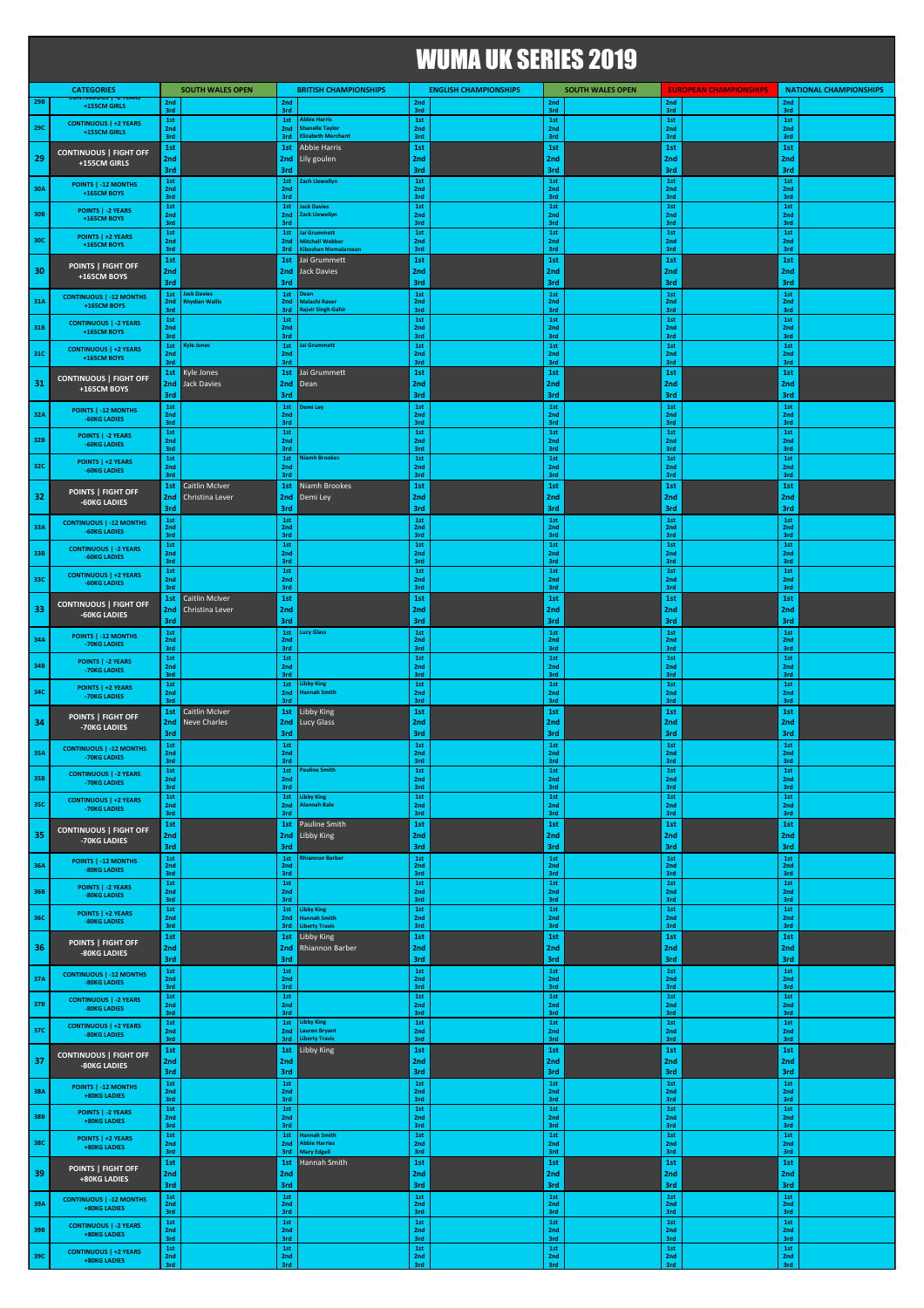## WUMA UK SERIES 2019

|            | <b>CATEGORIES</b>                                        | 1st                           | <b>SOUTH WALES OPEN</b>                               | 1st                           | <b>BRITISH CHAMPIONSHIPS</b>                                   | 1st                           | <b>ENGLISH CHAMPIONSHIPS</b> | 1st                                       | <b>SOUTH WALES OPEN</b> | 1st                           | <b>EUROPEAN CHAMPIONSHIPS</b> | 1st                           | <b>NATIONAL CHAMPIONSHIPS</b> |
|------------|----------------------------------------------------------|-------------------------------|-------------------------------------------------------|-------------------------------|----------------------------------------------------------------|-------------------------------|------------------------------|-------------------------------------------|-------------------------|-------------------------------|-------------------------------|-------------------------------|-------------------------------|
| 39         | <b>CONTINUOUS   FIGHT OFF</b><br>+80KG LADIES            | 2nd<br>3rd                    |                                                       | 2nd<br>3rd                    |                                                                | 2nd<br>3rd                    |                              | 2nd<br>3rd                                |                         | 2nd<br>3rd                    |                               | 2nd<br>3rd                    |                               |
| 40A        | POINTS   -2 YEARS<br>+35 YEARS LADIES MASTERS            | 1st<br>2nd                    |                                                       | 1st<br>2nd                    |                                                                | 1st<br>2nd                    |                              | 1st<br>2nd                                |                         | 1st<br>2 <sub>nd</sub><br>3rd |                               | 1st<br>2nd                    |                               |
| 40B        | POINTS   +2 YEARS                                        | 3rd<br>1st<br>2nd             |                                                       | 3rd<br>1st<br>2nd             | <b>Kyley Hammond</b><br>Teresa Kwiatkowska                     | 3rd<br>1st<br>2nd             |                              | 3rd<br>1st<br>2nd                         |                         | 1st<br>2nd                    |                               | 3rd<br>1st<br>2nd             |                               |
|            | +35 YEARS LADIES MASTERS<br>POINTS   FIGHT OFF           | 3rd<br>1st                    |                                                       | 3rd<br>1st                    | Kyley Hammond                                                  | 3rd<br>1st                    |                              | 3rd<br>1st                                |                         | 3rd<br>1st                    |                               | 3rd<br>1st                    |                               |
| 40         | +35 YEARS LADIES MASTERS                                 | 2nd<br>3rd                    |                                                       | 2nd<br>3rd                    |                                                                | 2nd<br>3rd                    |                              | 2nd<br>3rd                                |                         | 2 <sub>nd</sub><br>3rd        |                               | 2nd<br>3rd                    |                               |
| 41A        | <b>CONTINUOUS   -2 YEARS</b><br>+35 YEARS LADIES MASTERS | 1st<br>2nd<br>3rd             |                                                       | 1st<br>2nd<br>3rd             |                                                                | 1st<br>2nd<br>3rd             |                              | 1st<br>2nd<br>3rd                         |                         | 1st<br>2nd<br>3rd             |                               | 1st<br>2nd<br>3rd             |                               |
| 41B        | <b>CONTINUOUS   +2 YEARS</b><br>+35 YEARS LADIES MASTERS | 1st<br>2nd                    |                                                       | 1st<br>2nd                    |                                                                | 1st<br>2nd                    |                              | 1st<br>2nd<br>3rd                         |                         | 1st<br>2nd                    |                               | 1st<br>2nd<br>3rd             |                               |
| 41         | <b>CONTINUOUS   FIGHT OFF</b>                            | 3rd<br>1st<br>2nd             |                                                       | 3rd<br>1st<br>2nd             |                                                                | 3rd<br>1st<br>2nd             |                              | 1st<br>2nd                                |                         | 3rd<br>1st<br>2nd             |                               | 1st<br>2nd                    |                               |
|            | +35 YEARS LADIES MASTERS                                 | 3rd<br>1st                    |                                                       | 3rd<br>1st                    |                                                                | 3rd<br>1st                    |                              | 3rd<br>1st                                |                         | 3rd<br>1st                    |                               | 3rd<br>1st                    |                               |
| 42A        | POINTS   -12 MONTHS<br>-60KG MENS                        | 2nd<br>3rd                    |                                                       | 2nd<br>3rd                    |                                                                | 2nd<br>3rd                    |                              | 2nd<br>3rd                                |                         | 2nd<br>3rd                    |                               | 2nd<br>3rd                    |                               |
| 42B        | POINTS   -2 YEARS<br>-60KG MENS                          | $1st$<br>2nd<br>3rd           |                                                       | $1st$<br>2nd<br>3rd           |                                                                | 1st<br>2nd<br>3rd             |                              | 1st<br>2nd<br>3rd                         |                         | 1st<br>2nd<br>3rd             |                               | 1st<br>2nd<br>3rd             |                               |
| 42C        | POINTS   +2 YEARS<br>-60KG MENS                          | 1st<br>2nd<br>3rd             |                                                       | 1st<br>2nd<br>3rd             |                                                                | 1st<br>2nd<br>3rd             |                              | 1st<br>2nd<br>3rd                         |                         | 1st<br>2 <sub>nd</sub><br>3rd |                               | 1st<br>2 <sub>nd</sub><br>3rd |                               |
| 42         | POINTS   FIGHT OFF                                       | 1st<br>2nd                    |                                                       | 1st<br>2nd                    |                                                                | 1st<br>2nd                    |                              | 1st<br>2nd                                |                         | 1st<br>2nd                    |                               | 1st<br>2nd                    |                               |
|            | -60KG MENS                                               | 3rd<br>1st                    |                                                       | 3rd<br>1st                    |                                                                | 3rd<br>1st                    |                              | 3rd<br>1st                                |                         | 3rd<br>1st                    |                               | 3rd<br>1st                    |                               |
| 43A        | <b>CONTINUOUS   -12 MONTHS</b><br>-60KG MENS             | 2 <sub>nd</sub><br>3rd<br>1st |                                                       | 2nd<br>3rd<br>1st             | <b>Blake Ecggins</b>                                           | 2 <sub>nd</sub><br>3rd<br>1st |                              | 2nd<br>3rd<br>1st                         |                         | 2nd<br>3rd<br>1st             |                               | 2nd<br>3rd<br>1st             |                               |
| 43B        | <b>CONTINUOUS   -2 YEARS</b><br>-60KG MENS               | 2nd<br>3rd                    |                                                       | 2nd<br>3rd                    |                                                                | 2nd<br>3rd                    |                              | 2nd<br>3rd                                |                         | 2nd<br>3rd                    |                               | 2nd<br>3rd                    |                               |
| 43C        | <b>CONTINUOUS   +2 YEARS</b><br>-60KG MENS               | 1st<br>2nd<br>3rd             |                                                       | 1st<br>2nd<br>3rd             | <b>Daniel Hawkins</b>                                          | 1st<br>2nd<br>3rd             |                              | 1st<br>2nd<br>3rd                         |                         | 1st<br>2nd<br>3rd             |                               | 1st<br>2nd<br>3rd             |                               |
| 43         | <b>CONTINUOUS   FIGHT OFF</b>                            | 1st<br>2nd                    |                                                       | 1st<br>2nd                    | Daniel Hawkins                                                 | 1st<br>2nd                    |                              | 1st<br>2nd                                |                         | 1st<br>2nd                    |                               | 1st<br>2nd                    |                               |
|            | -60KG MENS<br>POINTS   -12 MONTHS                        | 3rd<br>1st                    |                                                       | 3rd<br>1st                    |                                                                | 3rd<br>1st                    |                              | 3rd<br>1st                                |                         | 3rd<br>1st                    |                               | 3rd<br>1st                    |                               |
| 44A        | -70KG MENS                                               | 2nd<br>3rd<br>1st             |                                                       | 2nd<br>3rd<br>1st             | ameron Barr                                                    | 2nd<br>3rd<br>1st             |                              | 2nd<br>3rd<br>1st                         |                         | 2nd<br>3rd<br>1st             |                               | 2nd<br>3rd<br>1st             |                               |
| 44B        | POINTS   -2 YEARS<br>-70KG MENS                          | 2nd<br>3rd                    |                                                       | 2nd<br>3rd                    | ieran Fawcett                                                  | 2nd<br>3rd                    |                              | 2nd<br>3rd                                |                         | 2nd<br>3rd                    |                               | 2nd<br>3rd                    |                               |
| 44C        | POINTS   +2 YEARS<br>-70KG MENS                          | 1st<br>2nd<br>3rd             | Caie Copp<br><b>Dan Huxtable</b>                      | 1st<br>2nd<br>3rd             | Morgan Griffiths                                               | 1st<br>2 <sub>nd</sub><br>3rd |                              | 1st<br>2nd<br>3rd                         |                         | 1st<br>2 <sub>nd</sub><br>3rd |                               | 1st<br>2nd<br>3rd             |                               |
| 44         | POINTS   FIGHT OFF<br>-70KG MENS                         | 1st<br>2nd                    | Caie Copp                                             | 1st<br>2nd                    | Morgan Griffiths<br>Cameron Barr                               | 1st<br>2nd                    |                              | 1st<br>2nd                                |                         | 1st<br>2nd                    |                               | 1st<br>2nd                    |                               |
|            | <b>CONTINUOUS   -12 MONTHS</b>                           | 3rd<br>1st                    | Indrew Burrell                                        | 3rd<br>1st                    | om Reynolds                                                    | 3rd<br>1st                    |                              | 3rd<br>1st                                |                         | 3rd<br>1st                    |                               | 3rd<br>1st                    |                               |
| 45A        | -70KG MENS                                               | 2nd<br>3rd<br>1st             |                                                       | 2nd<br>3rd<br>1st             | <b>Connor Sweet</b>                                            | 2 <sub>nd</sub><br>3rd<br>1st |                              | 2nd<br>3rd<br>1st                         |                         | 2 <sub>nd</sub><br>3rd<br>1st |                               | 2 <sub>nd</sub><br>3rd<br>1st |                               |
| 45B        | <b>CONTINUOUS   -2 YEARS</b><br>-70KG MENS               | 2 <sub>nd</sub><br>3rd<br>1st | onnor Flint                                           | 2 <sub>nd</sub><br>3rd<br>1st | <b>Irennan Gait</b>                                            | 2nd<br>3rd<br>1st             |                              | 2nd<br>3rd<br>1st                         |                         | 2 <sub>nd</sub><br>3rd<br>1st |                               | 2 <sub>nd</sub><br>3rd<br>1st |                               |
| 45C        | <b>CONTINUOUS   +2 YEARS</b><br>-70KG MENS               | 2nd<br>3rd                    | <b>Oylan Hamton</b><br><b>Tyan Prescott</b>           | 2nd<br>3rd                    |                                                                | 2nd<br>3rd                    |                              | 2nd<br>3rd                                |                         | 2nd<br>3rd                    |                               | 2nd<br>3rd                    |                               |
| 45         | <b>CONTINUOUS   FIGHT OFF</b><br>-70KG MENS              | 1st<br>2nd                    | Connor Flint                                          | 1st<br>2nd                    | <b>Brennan Gait</b><br><b>Tom Reynolds</b>                     | 1st<br>2nd                    |                              | 1st<br>2nd                                |                         | 1st<br>2nd                    |                               | 1st<br>2nd                    |                               |
| 46A        | <b>DINTS   -12 MC</b><br>шэ                              | 3rd<br>1st<br>2nd             | <b>Jack Elsey</b>                                     | 3rd<br>1st<br>2nd             |                                                                | 3rd<br>1st<br>2nd             |                              | 3rd<br>1st<br>2nd                         |                         | 3rd<br>1st<br>2nd             |                               | 3rd<br>$1st$<br>2nd           |                               |
|            | -80KG MENS<br>POINTS   -2 YEARS                          | 3rd<br>1st                    | Connor Flint                                          | 3rd<br>$1st$                  |                                                                | 3rd<br>1st                    |                              | 3rd<br>1st                                |                         | 3rd<br>1st                    |                               | 3rd<br>1st                    |                               |
| 46B        | -80KG MENS<br>POINTS   +2 YEARS                          | 2nd<br>3rd<br>1st             |                                                       | 2nd<br>3rd<br>1st             | <b>George Skidmore</b>                                         | 2nd<br>3rd<br>1st             |                              | 2nd<br>3rd<br>1st                         |                         | 2nd<br>3rd<br>1st             |                               | 2nd<br>3rd<br>1st             |                               |
| 46C        | -80KG MENS                                               | 2nd<br>3rd                    |                                                       | 2nd<br>3rd                    | <b>Jake Pritchard</b>                                          | 2nd<br>3rd                    |                              | 2nd<br>3rd                                |                         | 2nd<br>3rd                    |                               | 2nd<br>3rd                    |                               |
| 46         | POINTS   FIGHT OFF<br>-80KG MENS                         | 1st<br>3rd                    | Dan Huxtable<br>2nd Jack Elsey<br><b>Connor Flint</b> | 1st<br>2nd<br>3rd             | George Skidmore                                                | 1st<br>2nd<br>3rd             |                              | 1st<br>2nd<br>3rd                         |                         | 1st<br>2nd<br>3rd             |                               | 1st<br>2nd<br>3rd             |                               |
| 47A        | <b>CONTINUOUS   -12 MONTHS</b><br>-80KG MENS             | 1st<br>2nd                    | <b>Luke Pearce</b>                                    | 1st<br>2nd                    |                                                                | 1st<br>2nd                    |                              | 1st<br>2nd                                |                         | 1st<br>2nd                    |                               | 1st<br>2nd                    |                               |
| 47B        | <b>CONTINUOUS   -2 YEARS</b>                             | 3rd<br>1st<br>2nd             | <b>Thomas Bowen</b><br><b>Connor Brown</b>            | 3rd<br>1st<br>2nd             |                                                                | 3rd<br>1st<br>2nd             |                              | 3rd<br>1st<br>2nd                         |                         | 3rd<br>1st<br>2nd             |                               | 3rd<br>1st<br>2nd             |                               |
|            | -80KG MENS<br><b>CONTINUOUS   +2 YEARS</b>               | 3rd<br>1st                    | <b>Connor Flint</b><br><b>Ivan Mitov</b>              | 3rd<br>1st                    | <b>Thomas B</b>                                                | 3rd<br>1st                    |                              | 3rd<br>1st                                |                         | 3rd<br>1st                    |                               | 3rd<br>1st                    |                               |
| 47C        | -80KG MENS                                               | 2nd<br>3rd<br>1st             | <b>Dylan Bishop</b><br>Thomas Bowen                   | 2nd<br>3rd<br>1st             | <b>Mark Drewett-Nation</b><br><b>Elmer Moncada</b><br>Thomas B | 2nd<br>3rd<br>1st             |                              | 2nd<br>3rd<br>1st                         |                         | 2nd<br>3rd<br>1st             |                               | 2nd<br>3rd<br>1st             |                               |
| 47         | <b>CONTINUOUS   FIGHT OFF</b><br>-80KG MENS              | 2nd<br>3rd                    | Ivan Mitov<br>Luke Pearce                             | 2nd<br>3rd                    |                                                                | 2nd<br>3rd                    |                              | 2nd<br>3rd                                |                         | 2nd<br>3rd                    |                               | 2nd<br>3rd                    |                               |
| 48A        | POINTS   -12 MONTHS<br>-90KG MENS                        | 1st<br>2nd                    | <b>Chris Rushton</b><br><b>Jamie Evans</b>            | 1st<br>2nd                    | <b>Harvey Martin</b><br>Dai Maclean                            | 1st<br>2nd                    |                              | $\begin{array}{c} 1st \\ 2nd \end{array}$ |                         | 1st<br>2nd                    |                               | 1st<br>2nd                    |                               |
| 48B        | POINTS   -2 YEARS<br>-90KG MENS                          | 3rd<br>1st<br>2nd             |                                                       | 3rd<br>1st<br>2nd             |                                                                | 3rd<br>1st<br>2nd             |                              | 3rd<br>1st<br>2nd                         |                         | 3rd<br>1st<br>2nd             |                               | 3rd<br>1st<br>2nd             |                               |
| 48C        | POINTS   +2 YEARS                                        | 3rd<br>1st<br>2nd             | lack Elsey<br>Milosz Moskua                           | 3rd<br>1st<br>2nd             | <b>Delroy Robinson</b><br><b>Dom Smale</b>                     | 3rd<br>1st<br>2nd             |                              | 3rd<br>1st<br>2nd                         |                         | 3rd<br>1st<br>2nd             |                               | 3rd<br>1st<br>2nd             |                               |
|            | -90KG MENS                                               | 3rd<br>1st                    | Jack Elsey                                            | 3rd<br>1st                    | <b>Rob Gosling</b><br>Delroy Robinson                          | 3rd<br>1st                    |                              | 3rd<br>1st                                |                         | 3rd<br>1st                    |                               | 3rd<br>1st                    |                               |
| 48         | POINTS   FIGHT OFF<br>-90KG MENS                         | 2nd<br>3rd                    | Chris Rushton                                         | 2nd                           | <b>Harvey Martin</b><br><b>3rd</b> Dom Smale                   | 2nd<br>3rd                    |                              | 2nd<br>3rd                                |                         | 2nd<br>3rd                    |                               | 2nd<br>3rd                    |                               |
| 49A        | <b>CONTINUOUS   -12 MONTHS</b><br>-90KG MENS             | 1st<br>2nd<br>3rd             |                                                       | 1st<br>2nd<br>3rd             | <b>Harvey Martin</b><br><b>Owain Davies</b>                    | $1st$<br>2nd<br>3rd           |                              | 1st<br>2nd<br>3rd                         |                         | 1st<br>2nd<br>3rd             |                               | $1st$<br>2nd<br>3rd           |                               |
| 49B        | <b>CONTINUOUS   -2 YEARS</b><br>-90KG MENS               | 1st<br>2nd                    |                                                       | 1st<br>2nd                    | <b>Declan Fitzgerald</b>                                       | $1st$<br>2nd                  |                              | 1st<br>2nd                                |                         | 1st<br>2nd                    |                               | 1st<br>2nd                    |                               |
| 49C        | <b>CONTINUOUS   +2 YEARS</b><br>-90KG MENS               | 3rd<br>1st<br>2nd             | <b>Ryan Prescott</b><br>Jamie Evans                   | 3rd<br>1st<br>2nd             | <b>Ryan Prescott</b><br><b>Jo Howard</b>                       | 3rd<br>1st<br>2nd             |                              | 3rd<br>1st<br>2nd                         |                         | 3rd<br>1st<br>2nd             |                               | 3rd<br>1st<br>2nd             |                               |
|            | <b>CONTINUOUS   FIGHT OFF</b>                            | 3rd<br>1st                    | Jamie Evans                                           | 3rd<br>1st                    | <b>Paul Holder</b><br>Harvey Martin                            | 3rd<br>1st                    |                              | 3rd<br>1st                                |                         | 3rd<br>1st                    |                               | 3rd<br>1st                    |                               |
| 49         | -90KG MENS                                               | 2nd<br>3rd                    |                                                       |                               | 2nd Ryan Prescott<br><b>3rd</b> Declan Fitzgerald              | 2nd<br>3rd                    |                              | 2nd<br>3rd                                |                         | 2nd<br>3rd                    |                               | 2nd<br>3rd                    |                               |
| <b>50A</b> | POINTS   -12 MONTHS<br>-100KG MENS                       | 1st<br>2nd<br>3rd             |                                                       | 1st<br>2nd<br>3rd             | <b>Gareth Oates</b>                                            | 1st<br>2 <sub>nd</sub><br>3rd |                              | 1st<br>2nd<br>3rd                         |                         | 1st<br>2 <sub>nd</sub><br>3rd |                               | 1st<br>2nd<br>3rd             |                               |
| <b>50B</b> | POINTS   -2 YEARS<br>-100KG MENS                         | 1st<br>2nd<br>3rd             |                                                       | 1st<br>2nd<br>3rd             |                                                                | 1st<br>2nd<br>3rd             |                              | 1st<br>2nd<br>3rd                         |                         | 1st<br>2nd<br>3rd             |                               | 1st<br>2nd<br>3rd             |                               |
|            | <b>DOINTE LIST VEADE</b>                                 | 1st                           |                                                       |                               | 1st John Young                                                 | 1st                           |                              | 1st                                       |                         | 1st                           |                               | 1st                           |                               |

**FOINTS | +2 YEARS**